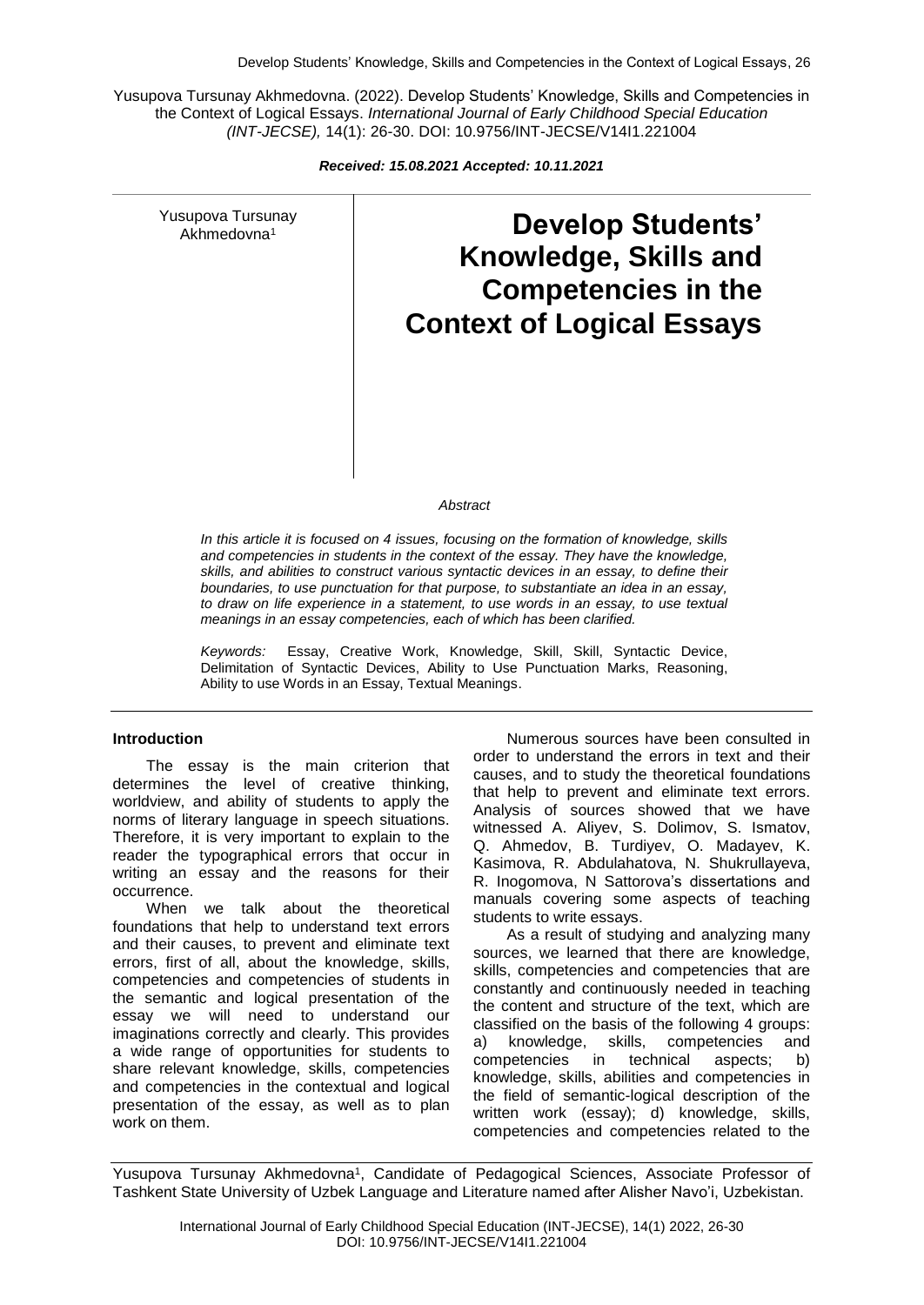functional and spiritual types of paragraphs in the text; e) text-related skills, competencies and competencies (Yuldashev R.A., & Rixsiyeva, M.M. (2018)).

When it comes to the semantic-logical aspects of the essay (written work), first of all, to create various syntactic devices in the essay, to define their boundaries, to use punctuation marks for this purpose; second, to substantiate the idea put forward in the essay, to draw on life experience in the statement; third, the use of words in essays; fourth, it is necessary to analyze the knowledge, skills, competencies and competencies related to the use of textual meanings in the essay. So, we need to focus on the four issues listed above.

The most important thing in writing an essay is *to create different syntactic devices in the essay, to define their boundaries, to use punctuation marks* for this purpose. To do this, students need to use punctuation to determine the boundaries of independent sentences, syntactic units in the sentence, and the motivation, the part of speech, the introductory word, the introduction, and so on. It is necessary to pay special attention to the differences between them, independent sentences in the text are simple sentences, compound sentences, motivational sentences, separated sentences, excerpts, assimilation sentences, dialogues, introductory words a sentence can be a compound sentence, a simple sentence with a simple sentence, a simple sentence with a compound sentence, a compound sentence with a simple sentence, a simple sentence with an excerpt, a simple sentence with a simple sentence, a simple sentence with a compound sentence with a sentence, a word with a simple or compound sentence, a dot, a question, an exclamation mark, a colon, sometimes a colon, a comma, a hyphen, it should be given as knowledge that it should be separated by parentheses. It is this practical knowledge that is translated into *practical skills*: *a) the ability to form independent types of speech, to distinguish them from the text, to distinguish between them; b) depending on the content, tone, purpose of the expression, separate two sentences from each other with a full stop, question mark or exclamation mark, sometimes with double marks.* Knowing these and applying them in practice is very important in the process of writing an essay, because it is important in the contextual and logical presentation of the essay (written work).

Creative writing develops *the ability* to write punctuation marks, which are learned in the educational stages, taking into account the types of independent speech.

## **Materials and Methods**

This means that the work on this knowledge, skills and competencies will be done in a certain sequence depending on the passage of certain topics in grades 5-9. Given that some typographical errors are typical and persistent, it is important to plan for the textbook-based concepts to be studied in practice relatively early. To do this, choose the following exercises. Such exercises may include:

- Correctly define the boundaries of the sentence in the written essay, put the necessary punctuation;
- Identify the types of sentences in the essay and put the correct punctuation;
- Identify differences in syntactic devices in the text, explain the differences, explain the punctuation used;
- Correctly read the syntactic devices in the text, explain the type of sentence depending on the tone, explain the reasons for the use of punctuation.

So, the use of such exercises should be done gradually on the principle of continuity and continuity, because the problem of developing students' oral and written speech is one of the constant problems facing mother tongue education. One of the most important things to consider when evaluating an essay is the logical consistency of the student's sentences, the intended use of words, and the degree of spelling and punctuation errors. It depends on the level of knowledge and skills of students, such as the construction of various syntactic devices, their delimitation, the use of punctuation for this purpose.

It is also important *to substantiate the idea put forward in the essay (creative writing) and to express it from life experience*. For example, in creative writing, the content of the essay (written work) is seriously affected by the correctness of one's opinion, the fact that the grounds and evidence presented are incorrect or contradictory to the realities of life. That is why it is very important to teach students to construct different syntactic devices, to define their boundaries, to use punctuation marks for this purpose, as well as to substantiate the idea put forward in the essay (creative writing) and to draw it from life experience. To do this, students are first introduced to *the knowledge* that the first sentence in a paragraph is the main idea of the paragraph and should be explained in the following sentences. Students will also be taught how to visualize the real world, how to use life experiences, and how to be realistic.

As a result of learning and studying this knowledge, students first acquire *skills* such as the ability to visualize reality and express ideas. The skill develops into *the ability* to consistently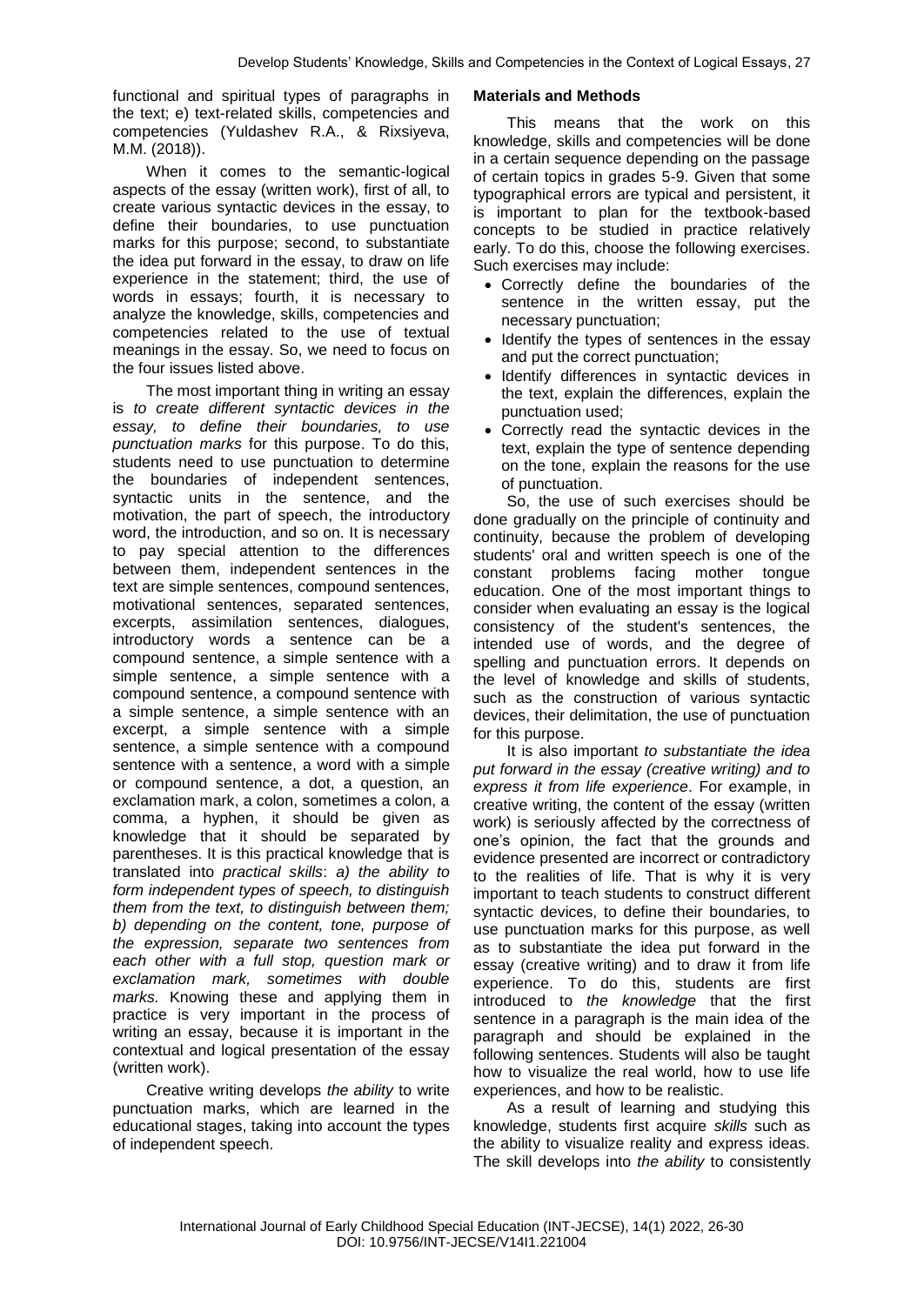understand and observe the realities of life in the process of drafting an essay.

The practical significance of these knowledge, skills, and competencies listed and described above becomes clear in the context of content analysis and evaluation of student essays. Essays in school native language education and Olympiads have long been used in practice. It shows how much the topic is covered. Sometimes students object to the grade given in the essay, claiming that they did not make any spelling mistakes. It is worthwhile to write a review of the essay in order to clarify this process in advance. The content of the essay should include the correct description of the content and the misuse of words. This means that the following aspects of the use of the word should always be in the focus of the mother tongue teacher:

- The meaning of the word far from reality;
- The idea that is understood through the sentence instead of the thesis is not developed through the subsequent sentences.

This is described in detail in the manual "Textual errors in essays, methods of their correction" written by R. Yuldashev and M. Rixsiyeva [1; 84-b.].

*The use of words and textual meanings in essays* is also important in essays. The use of words in an essay can sometimes interfere with the overall understanding of the text, and can sometimes lead to confusion. In order to prevent such situations, we conclude that students need to develop the following knowledge, skills, and competencies, and describe them as follows:

When composing a sentence, compare the meaning of the word, the content of the sentence with the real reality, pay attention to whether the word can be combined with another word associated with it, pay attention to the accuracy of the idea being expressed and it should be conveyed by the teacher as necessary *knowledge*.

Before writing an essay, the student *must be able to* identify the meaning of the words he or she wants to use using glossaries and use them correctly in a sentence.

When writing an essay, it is important for the student to know the meaning of the words in the text being created and to use them correctly.

The question is: when will these knowledge and skills be developed in students as skills?

This means that the development of students' knowledge and skills in the use of words as skills is required to be implemented in each lesson. In every mother tongue class, no matter what rules a student works on, he or she will encounter words and text. Grammatical analysis is also based on speech and text. Also, in the process of analyzing the essay, it is necessary to analyze the errors and omissions related to the logical statement in this essay in order to avoid the same mistakes and shortcomings in the next essay. The biggest mistake you can make is to use the same word over and over in every sentence or phrase. In our opinion, such a mistake should be explained by reading the essay to everyone in the class. Students make the same mistake by finding a word that they use over and over again. This error can be corrected by using text synonyms. This should be done through practical work with students. This will try to replace the repeated word with another word.

*"What knowledge, skills and competencies will be acquired in this process?"* The question can be explained as follows. *Knowledge* which is given to students may include: a) in the case of a sentence of 5-7 sentences or more, the word in the function of the subject of the idea must first be called by its own name and then replaced by words with a semantic meaning at a certain distance; (b) not to repeat the same word in consecutive and intermittently connected consecutive and intermittently sentences; (d) the noun used in the first sentence of the paragraph may be a personal pronoun in the second sentence, and may not be mentioned in several other sentences, and may be replaced by other synonyms; e) whether the words in the text correspond to the nature of the object being described.

Based on this knowledge, *the following skills* are developed: a) to replace the same word with a diamond, which is repeated in each successive sentence of the essay; (b) Replacing the same word with a synonym repeated in each successive sentence of the essay; d) or correct them by omitting them in a few sentences; e) remember the word you want to use instead, looking it up in a dictionary of synonyms or a glossary.

It is this knowledge and skills that develop the *student's ability* to avoid repetition in writing an essay.

In order to develop the above-mentioned skills and abilities in students, it is necessary to perform a series of practical exercises before conducting written work (essay), which is to find textual meanings to the word given to students and use them in this way is to forcefully say. For such practical exercises, it is advisable to use the error correction work, which is often used in native language lessons (Yoldoshev R.A., & Mirjalolova, L.R. (2019)). It is true that such exercises are often used to correct spelling and punctuation errors and to improve spelling literacy, but they can also be used to eliminate repetition in the text of an essay. The main focus is on correcting errors in word repetition in the text selected for the practical exercise, and instead perform the task of editing the text by matching the corresponding rhymes or synonyms. Doing this kind of practical work on a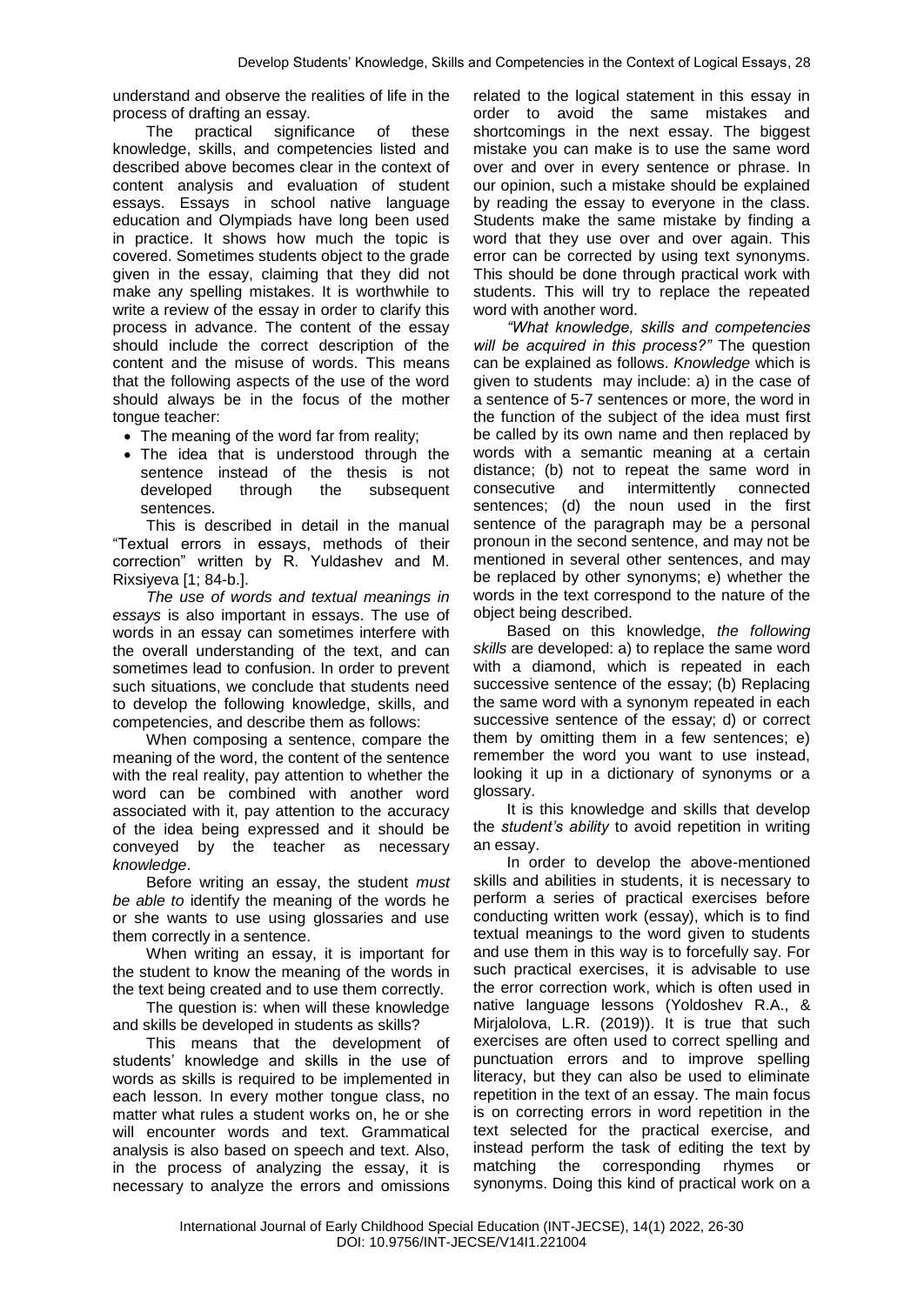regular basis will help you to develop the ability to avoid the mistake of repeating exactly the same words when writing independent works, such as essays and essays.

For example, in native language classes, it is important to explain to students that textual synonyms are a means of avoiding the repetition of a word, and in this case, not only rhymes and synonyms, but also connectors, some auxiliaries, downloads, it is also necessary to pay attention to the aspects that form syntactic meanings of word forms, auxiliary compounds and forms that express different meanings, including the meaning of place and time. These tools reflect the relevance of the action expressed in the first sentence to the action expressed in the second sentence, the fact that the reality reflected in independent sentences or paragraphs occurs because of the reality in the previous sentence, and the place-time or cause-and-effect relationship used in the expression or expression of personal opinion in general. Independent sentences and paragraphs in the text of the essay are connected by introductory words, introductions and phrases. These provide a rich content and structure of the text.

When it comes *to the use of words and the use of textual meanings in an essay (creative writing)*, it is important to keep in mind that the verbs that make up the paragraphs are in the same form when expressing the relationship of time, inclination, and relation in the text. There are a number of things that students need to know, which are also important in preventing mistakes that students may make. These knowledge, skills, and competencies may include: (a) In the context of a paragraph, *it should be taught* to students that the cut of independent sentences in relation to the same action should be used in the same tense and in the same tense or proportion; (b) it is important for students to be able to identify the form of a verb that expresses a part of an independent sentence in relation to each executor of an action being constructed in a paragraph, and to develop *the ability* to use the part of subsequent sentences in that form; d) hence, it is necessary to develop in students *the ability* to use verb forms correctly.

## **Results and Discussions**

It should be noted that the formation of this knowledge, skills and abilities related to the content and logical description of the essay is constantly integrated with the formation of knowledge, skills and abilities related to the organizational and technical aspects of the essay. It is very important to set the implementation. Opinions about this can be found in the methodical manual "Types of written work: essays, statements and dictation" written

by O. Madayev, A. Sobirov, Z. Kholmanova, Sh. Tashmirzayeva, G. Ziyodullayeva, M. Shamsiyeva. It provides a general description of the organizational-technical and contentlogical aspects, which includes:

- The essay should be clearly and accurately written in beautiful calligraphy;
- The text of the essay should be stated on the basis of the relevant plan;
- The essay must have a semantic integrity, which is the main feature of the text as a written work;
- The importance of adhering to the methodological unity and expressiveness of the essay;
- Clear choice of words to express the idea, adherence to the simplicity of sentences;
- The size of the essay should be at the required level;
- It is important to divide the text of the essay into paragraphs and write from the beginning of the paragraph.

Opinions on the organizational-technical and semantic-logical aspects of the essay are also important in the classification of errors in the essay. The following three parameters are used in the assessment of knowledge, skills and competencies in the field of organizational, technical and semantic-logical expression: a) spelling errors; b) punctuation error; d) methodological errors; e) logical errors (Madayev, O., Sobirov, A., Kholmonova, Z., Tashmirzayeva Sh., Ziyodullayeva G., & Shamsiyeva, M. (2017)).

So, first of all, students need to develop knowledge, skills and competencies in the organizational and technical aspects of the essay. This allows students *to develop the semantic and logical aspects of the essay, the functional types of paragraphs in the text, and the skills, competencies, and competencies associated with text creation*. *Aspects of semantic-logical description of the essay (written work), functional-semantic types of paragraphs in the text and the formation of skills and competencies related to the creation of the text* that allows you to form. *The formation of knowledge, skills and competencies related to the functional-semantic types of paragraphs* in the mantle leads to the final stage - the formation of skills and competencies related to text creation.

## **Conclusion**

In summary, such a description and classification of knowledge, skills, and competencies can help students avoid errors in their writing and help them make realistic assessments.